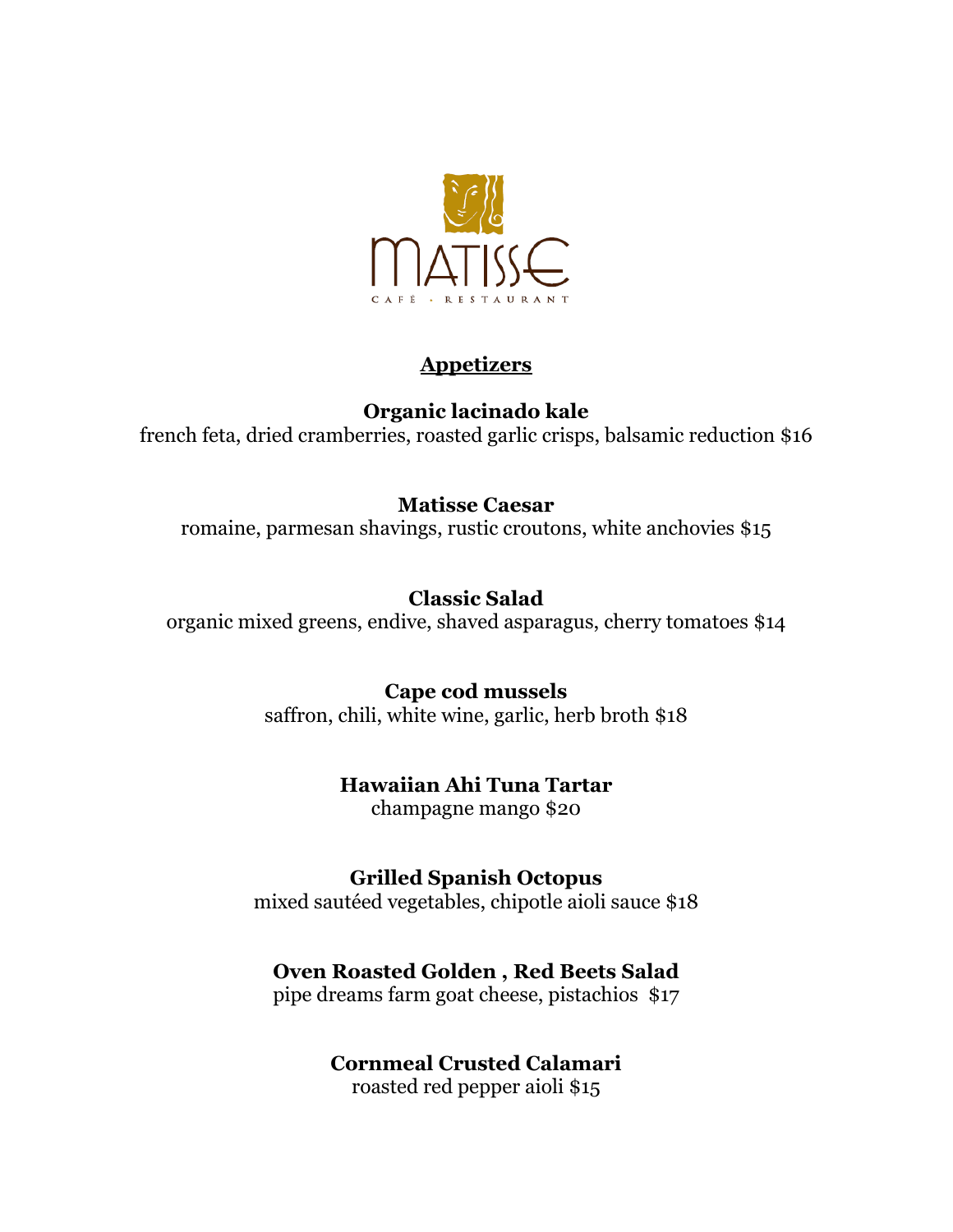#### **Entrees**

#### **Grilled Mediterranean Jumbo Shrimp Salad**

organic greens, feta cheese, tomatoes, cucumber, artichokes \$29

 **Black Pearl Salmon**  ratatouille, spinach pesto \$31

#### **Giannone farms organic chicken roast au jus**

fingerling potatoes, french green beans \$29

#### **Jumbo Shrimp Puttanesca**

house-made pasta, artichokes, green olives, capers, tomatoes \$31

#### **House-made Fettuccine with Wild Mushrooms**

porcini crema, wild mushrooms, shaved black truffle \$32

#### **Beef Tenderloin Medallions**

brussels sprouts, fingerling potatoes, cafe de paris \$38

# **Seafood Risotto**

scallops, calamari, shrimp \$37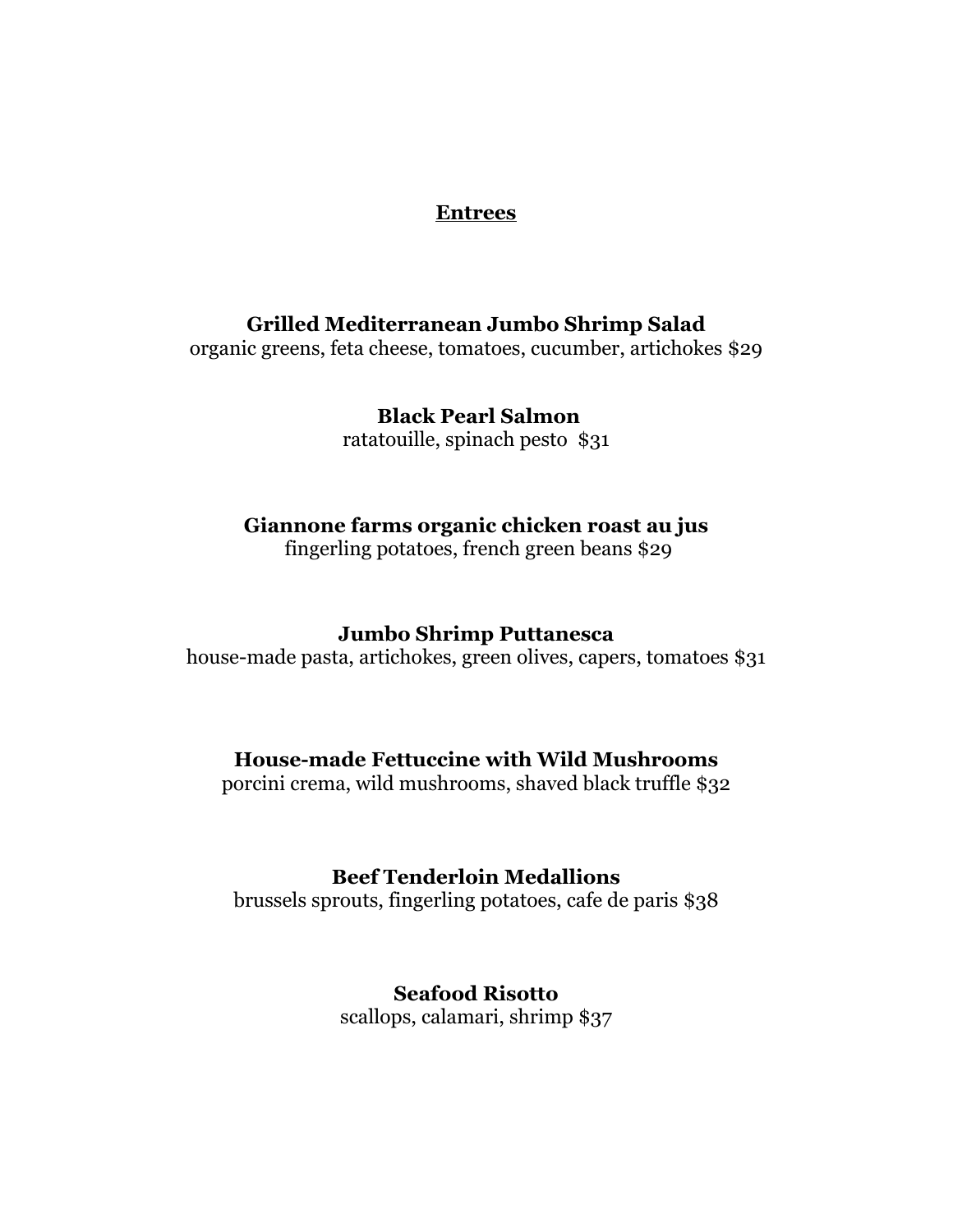# **Tonight's Specials**

#### **Appetizers**

### **Asian Gazpacho Soup \$12**

**Fried Tempura Stuffed Squash Blossoms** goat cheese, marinara sauce \$16

> **Fried Green Tomatoes** pico de gallo, aioli sauce \$15

**Watermelon Panzanella Salad** cherry tomatoes, rustic croutons, basil, French feta \$17

> **Fresh Burrata Salad** organic cherry tomatoes, pesto \$17

### **Entrees**

## **Grilled Mediterranean Branzino Filet**

grilled jumbo asparagus, baby carrots, lemon caper butter \$32

# **Sautéed Whale Soft Shell Crab Almondine**

yellow corn succotash, red pepper aioli \$33

## **Colorado Lamb Burger**

organic tomato, avocado, mozzarella, chipotle aioli sauce, pommes frites \$27

## **Ricotta Cavatelli Pasta**

veal ragout, wild mushroom \$ 31